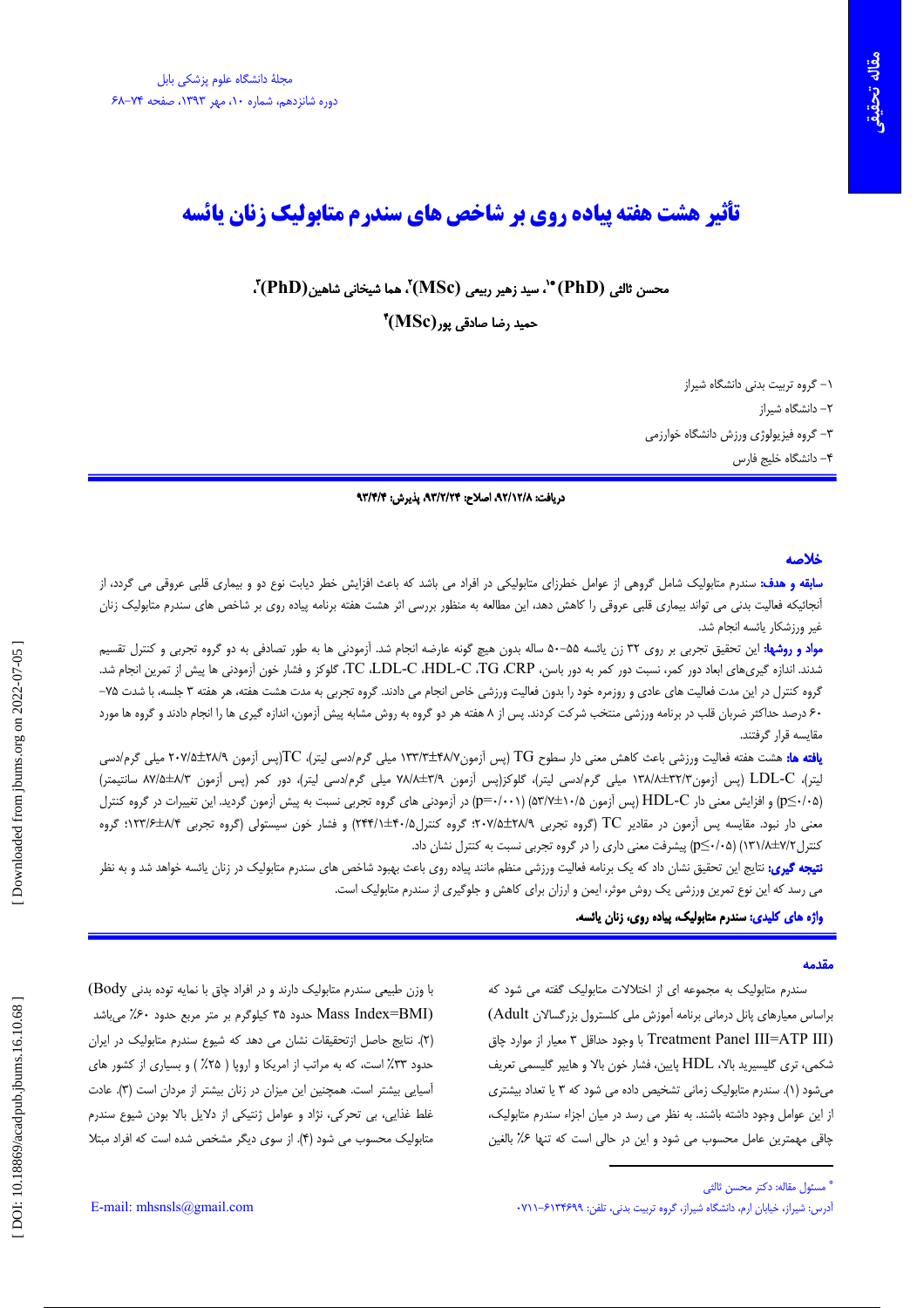به سندرم متابولیک دو تا سه برابر بیشتر در اثر بیماری های قلبی عروقی فوت می کنند(۵). پژوهشگران در بررسی میزان مرگ و میر ناشی از بیماری های قلبی عروقی در سندرم متابولیک دریافتند که شیوع بیماری عروق کرونری، انفارکتوس میوکارد و سکته در مبتلایان به سندرم متابولیک نسبت به افراد چاق بدون این اختلال ٣ برابر بالاتر بوده است (٤). همچنين شواهد نشان مي دهد كه خطر ابتلا به بيمارى هاى قلبى عروقى با شاخص هاى التهابى مانند Tumor) (Interlukin-6, IL-6).Necrosis Factor-alpha, TNF- $\alpha^3$ )  $\rm C$  مرتبط است. پروتئین واکنشی (C-Reactive Protein,  $CRP^5$ ) (CRP) یک نشانگر التھابی است که احتمال انفارکتوس میوکارد، سکته مغزی، بیماری های عروق محیطی و مرگ ناگهانی را در بین افراد سالم بدون هیچ سابقه ای از بیماری های قلبی عروقی پیشگویی می کند و حتی می تواند احتمال تکرار یا مرگ را در بین بیماران مبتلا به سندرم های کرونری حاد یا آنژین پایدار پیش بینی نماید (۷). CRP با افزایش سن و شاخص توده بدن بالا می رود و در زنان نسبت به مردان بیشتر است (۹و۸).

نتایج پژوهشهای انجام گرفته بر جمعیت های بزرگ نشان می دهد عوامل التهابی در افراد مبتلا به سندرم متابولیک تغییر میکند و سطوح CRP به طور مستقیم با اجزاء سندرم متابولیک مرتبط است. افراد مبتلا به سندرم متابولیک  $(1)$ ۰) دارای سطوح افزایش یافته CRP هستند

بنابراین CRP و اجزاء سندرم متابولیک هر یک ازعوامل مستقل برای پیش بینی بیماری قلبی عروقی محسوب می شوند وترکیب این دو ارزش تشخیصی و پیش بینی کننده خطر بیماری قلبی عروقی و دیابت نوع دوم را افزایش می دهد (۸).

با توجه به موارد فوق محققان جهت كنترل عوامل خطرزاى بيمارى هاى قلبی عروقی از راهبردهای پیشگیرنده و درمانی بسیاری استفاده می کنند که در این میان فعالیتهای ورزشی به عنوان مداخله ای مهم در پیشگیری و درمان بیماری ها جایگاه خاص خود را دارد. برخی تحقیقات مقطعی و طولی نشان داده اند كه فعاليت هاى ورزشى طولانى مدت مى تواند تاثير ضد التهابى داشته باشد (١١). اگر چه پژوهش هایی نیز وجود دارند که تاثیر برنامه های ورزشی بر شاخص های التهابی را نشان نداده اند (١٢).

همچنین در مورد تاثیر مداخله ورزشی بر روی پروفایل چربی خون در بيماران سندرم متابوليك اختلاف نظر وجود دارد. نتايج حاصل از مطالعات كاهش معنی دار در LDL و کلسترول تام و افزایش در HDL را در نتیجه فعالیت ورزشی گزارش کرده اند، در مقابل تحقیقات بسیار دیگری در ایجاد تغییرات معنیدار در پروفایل چربی در نتیجه یک رژیم ورزشی در بیماران سندرم متابولیک ناموفق بوده اند (۱۵–۱۳). با این که تقریبا مشخص شده است که تمرین و فعالیت ورزشی تا حدودی باعث بهبود علایم سندرم متابولیک می شود (١۶)، اما نوع، تکرار و سطح بهینه فعالیت ورزشی مورد نیاز برای پیشگیری و درمان سندرم متابولیک و مشکلات قلبی عروقی همراه آن به خوبی تعریف نشده (۱۷) و مناسب ترین راهبردهای فعالیت ورزشی برای تاثیر گذاری بر آمادگی قلبی-تنفسی و عوامل خطرزای کاردیومتابولیک هنوز نامشخص است (۱۸).

بنابراین تحقیق حاضر با هدف بررسی تأثیر یک دوره فعالیت ورزشی (به صورت پیاده روی که برای افراد مسن قابل انجام در هر مکان و زمان و هرمقدار توانایی است) بر CRP و اجزاء سندرم متابولیک زنان مسن طراحی و اجرا گردید.

## مواد و روشها

این تحقیق با روش تجربی به صورت پیش آزمون-پس آزمون و بر روی ۳۲ زن یائسه ۵۵–۵۰ ساله سالم و بی تحرک شهرستان شیراز انجام گرفت. آزمودنی های تحقیق به صورت داوطلبانه هدفمند از میان ۵۸ نفر علاقمند به شرکت در تحقیق که دارای شرایط لازم بودند، انتخاب شدند.

زنان با دارا بودن حداقل سه معیار از معیارهای سندرم متابولیک بر اساس معیارهای ATPIII (۱)، گذشت حداقل ۲ سال از زمان یائسگی (آخرین دوره عادت ماهانه)، سلامت جسمانی، نداشتن فعالیت ورزشی منظم (حداقل سه جلسه در هفته) در شش ماه قبل از شروع تحقیق و عدم استفاده از هورمون درمانی وارد مطالعه شدند.

کلیه آزمودنی ها ۳ روز قبل از شروع مراحل اجرایی تحقیق در یک جلسه هماهنگی شرکت کردند و ضمن آشنایی با اهداف و مراحل تحقیق فرم رضایت نامه کتبی و اطلاعات شخصی را تکمیل کردند. شاخص های آنتروپومتری شامل قد، وزن، دور کمر و لگن، میزان چربی زیر پوستی و BMI و نمونه گیری خونی با روش های استاندارد ۴۸ ساعت قبل و پس از ۸ هفته برنامه تمرینی انجام گرفت. میزان تخمینی کالری دریافتی با استفاده از یک پرسش نامه ثبت عادات غذایی سه روزه در زمان های قبل، هفته ششم و سه روز پایانی طرح از آزمودنیها گرفته شد و به آزمودنی ها توصیه شد که در طول دوره پژوهش رژیم غذایی معمول خود را رعایت کنند و از مصرف هرگونه مکمل بدون دستور پزشک خوداری نمایند و در صورت تجویز پزشک، محققان را مطلع سازند.

وزن آزمودنی ها با حداقل لباس و بدون کفش با ترازوی سه اهرمی با دقت ٠/١ كيلوگرم و قد با استفاده از متر نوارى غير قابل ارتجاع با دقت ٠/٥ سانتيمتر به صورت ایستاده بدون کفش اندازه گیری شد. ترازوی مورد استفاده برای وزن کشی پس از هر ده بار استفاده با وزنه ی یک و پنج کیلو گرمی استاندارد، كاليبره شد. نمايه توده بدني (BMI) از تقسيم وزن بر توان دوم قد محاسبه گردید. اندازه گیری محیط کمر و لگن بر اساس روش ارائه شده توسط انجمن ملی سلامت با متر نواری و در ناحیه دور کمر در فوقانی ترین قسمت ستیغ ایلیاک و در ناحیه لگن در حجیم ترین قسمت اندازه گیری شد. چربی زیر پوستی با استفاده از کالیپرهارپندن در سه نقطه سه سربازو ، شکم و فوق خاصره در سمت راست بدن و با استفاده از معادله عمومی Jackson & Pollock برای تعیین درصد چربی در زنان محاسبه گردید(١٩).

برای اندازه گیری فشار خون از فشارسنج جیوه ای استفاده گردید و فشار خون آزمودنی ها دوبار به فاصله حداقل پنج دقیقه در وضعیت نشسته از دست راست پس از حداقل پنج دقیقه استراحت گرفته شد. نمونه های خونی در حالت حداقل ١٢ ساعت ناشنايي در مرحله پيش آزمون و ۴۸ ساعت بعد از آخرين جلسه تمرین در شرایط مشابه به میزان ۱۰ میلی لیتر و از ورید قدامی بازویی دست چپ گرفته شد. گلوکز خون با استفاده از روش کلوریمتریک آنزیماتیک و با گلوکز اکسیداز انجام گرفت. جهت اندازه گیری سطوح نیم رخ چربی های سرمی شامل (TC) كلسترول (TC)، ترى گليسيريد (TG) و كلسترول پرچگال (HDL-C) از روش آنزیماتیک با دستگاه آنالیزور استفاده شد و کلسترول کم چگال (LDL-C) توسط فرمول فرید والد محاسبه گردید. برای اندازه گیری CRP از کیت BINDING SITE با دقت ۰/۴ گرم بر لیتر و با روش ایمونوتوربیدومتریک بر حسب میلی گرم بر لیتر استفاده شد. آزمودنی ها پس از اندازه گیری های پیش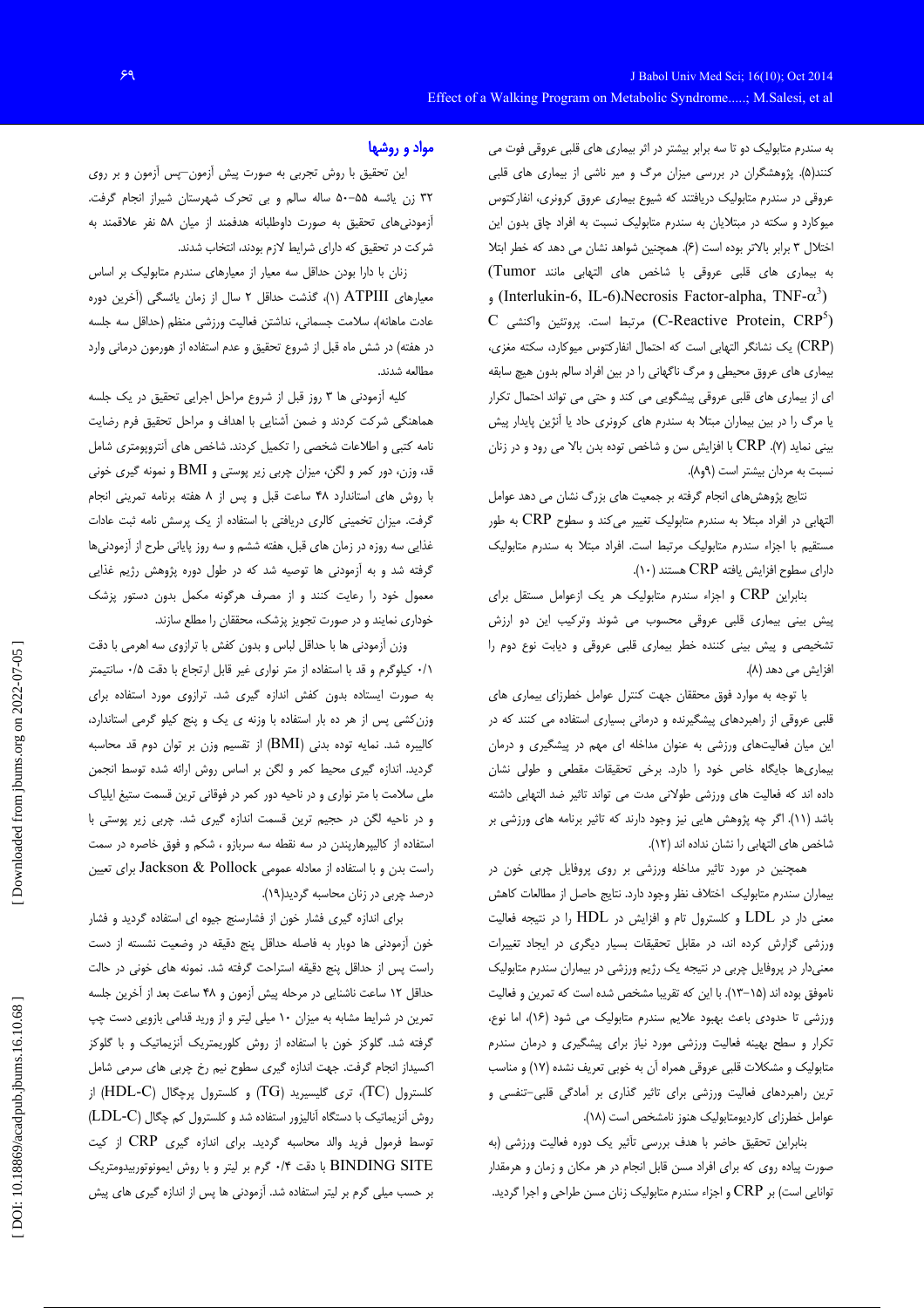آزمون به روش تصادفی به دو گروه کنترل وتجربی (هر گروه ۱۶ نفر) تقسیم شدند. آزمودنی های گروه تجربی به مدت ۸ هفته و هفته ای ۳ جلسه در یک برنامه پیاده روی با شدت ۶۰ درصد ضربان قلب ذخیره و مدت ۳۰ دقیقه در دو هفته اول شركت كردند. از هفته سوم هر دو هفته ١٠ دقيقه به مدت تمرين و ۵ درصد به شدت تمرین افزوده شد به طوری که در هفته آخر ازمودنی ها با شدت ۷۵ ٪ ضربان قلب ذخیره و به مدت ۶۰ دقیقه راه رفتند. شدت فعالیت با استفاده از روش کاروونن برای هر فرد محاسبه و از طریق نبض سنج های پولار کنترل گر دید(۲۰).

گروه کنترل در این مدت فعالیت های عادی و روزمره خود را بدون فعالیت ورزشی خاص انجام می دادند. جهت تجزیه و تحلیل داده های تحقیق، پس از تعيين توزيع طبيعي داده ها با استفاده از آزمون كلموگروف⊣سميرنوف، از آزمون تی همبسته برای بررسی تغییرات درون گروهی در پیش و پس آزمون در گروه-های تجربی و کنترل و برای مقایسه میانگین بین گروه ها از آزمون تی مستقل استفاده گردید و ۵+/∙≥p معنی دار در نظر گرفته شد.

## يافته ها

نتایج حاکی از آن است که در مقادیر شاخص توده بدن، درصد چربی، قد، وزن، فشار خون، نسبت دور كمر به لگن، پروفايل چربي، گلوكز و  $\mathrm{CRP}$  تفاوت معنی داری در ابتدای پژوهش بین دو گروه وجود نداشته است و گروه ها با یکدیگر همگن بوده اند(جدول ۱). تنها در متغیرهای کلسترول تام (p=٠/٠٠٧) و فشار خون سيستولى (p=٠/٠٠۶) تفاوت معنى دارى در بين دو گروه وجود داشت و مقادیر در گروه تجربی پایین تر از گروه کنترل بود و در بقیه  $\rm TG$  متغییر ها تفاوت معنی داری بین دو گروه دیده نشد. تمرین ورزشی مقادیر  $(p=-(\cdot\cdot\cdot)$  (p=۰/۰۰۱) گلوکز (p=۰/۰۰۱) و دور کمر (p=۰/۰۰۹) به طور معنی داری کاهش داده است و میزان $\text{HDL}$  (۰۰۱-(p=۰/۰۱) نیز در گروه تجربی افزایش یافت. میانگین کلیه شاخص ها در گروه کنترل بدون تغییر معنی دار باقی ماندند (جدول۲). در مورد  $\rm CRP$  نیز تغییرات بین گروهی و درون گروهی هر دو معنی دار نبود. در حالی که در گروه تجربی بین پیش آزمون و پس آزمون کاهش مشاهده گردید (۲۱ درصد).

# جدول ١. ويژگي توصيفي آزمودني ها و تغييرات آن ها قبل و بعد از تمرين در گروه تجربي و كنترل

|                                               | گروه ها | تجربي                                          |                               | كنترل                         |                               |                   |  |
|-----------------------------------------------|---------|------------------------------------------------|-------------------------------|-------------------------------|-------------------------------|-------------------|--|
| متغيرها                                       |         | قبل از تمرین<br>$Mean \pm SD$                  | بعد از تمرین<br>$Mean \pm SD$ | قبل از تمرین<br>$Mean \pm SD$ | بعد از تمرین<br>$Mean \pm SD$ | <b>P</b> Value    |  |
| وزن (کیلو گرم)                                |         | $54/7 \pm 1.1$                                 | $\Delta V/9 \pm 5/2$          | $55/5 \pm V/1$                | $50/7 \pm 5/7$                | $\cdot/\cdot$     |  |
| $\langle \text{kg/m}^2 \rangle$ شاخص توده بدن |         | $\frac{Y}{4}$                                  | $Y\Delta/\sqrt{2}$            | $Y$ ۶/۸ $\pm$ ۳               | $\gamma$                      | $\cdot/\lambda$ ۴ |  |
| درصد چربی بدن (درصد)                          |         | $\mathsf{r}\mathsf{v}/\mathsf{F}\pm\mathsf{a}$ | ۳۵/۷±۵/۱                      | <b>TA/A±T/T</b>               | <b>٣٨/٩±٣/۴</b>               | $\cdot/\cdot$ ۴۱  |  |
| نسبت دور کمر به لگن                           |         | $\lambda$ 9 $\pm$ / $\cdot$ ۵                  | $105\pm1.5$                   | $9.1 + 9$                     | $\lambda$ $\pm$ / $\cdot$ ۶   | $\cdot/\cdot$ YY  |  |

# جدول ۲. مقایسه میانگین متغیر های مورد بررسی در گروه های تجربی و کنترل در مراحل پیش و پس آزمون

|  | كتترل                            |                                        |                                                         |                                  |                                                          | تجربي                                   | گروه |
|--|----------------------------------|----------------------------------------|---------------------------------------------------------|----------------------------------|----------------------------------------------------------|-----------------------------------------|------|
|  | <b>P</b> Value                   | پس أزمون<br>$Mean \pm SD$              | پیش آزمون<br>$Mean \pm SD$                              | پس أزمون<br>$Mean \pm SD$        | پیش آزمون<br>$Mean \pm SD$                               | شاخص                                    |      |
|  |                                  |                                        |                                                         |                                  |                                                          |                                         |      |
|  | $\cdot/\cdot\cdot$ Y             | $\gamma$                               | $Yf1/F\pm r\lambda/1$                                   | $Y - Y/\Delta \pm Y/\Delta$      | $Y\Delta Y/\Upsilon \pm \Upsilon \Upsilon$               | کلسترول تام (میل <i>ی</i> گرم/دسی لیتر) |      |
|  | ۰/۲۵۷                            | ۱۵۳/۱±۴۸/۲                             | $\lambda \Delta \Delta / \Delta \pm \Delta$ $\cdot$ /Y  | $\gamma$                         | 18.11 = 0.0/Y                                            | تری گلیسرید (میلی گرم/دسی لیتر)         |      |
|  | $\cdot$ /195                     | $Y9/\Delta EY/Y$                       | <b>۴۸/۵</b> ±۶/۱                                        | $\Delta Y/Y \pm 1.4$             | $\frac{8}{2}$                                            | HDL (میلی گرم/دسی لیتر)                 |      |
|  | $\cdot$ / $\wedge$ YY            | ۱۴۰/۵±۲۸/۵                             | $\gamma$ / $\gamma$                                     | Y'Y'A'X''T'Y'                    | 108/4±29/9                                               | LDL (میلی گرم/دسی لیتر)                 |      |
|  | ۵۵۰/۰                            | $\frac{8}{2}$                          | $Y/YY \pm Y/Y$                                          | $Y/2Y \pm Y/1Y$                  | $\Delta$ /٣١ $\pm$ ٢/٣٣                                  | CRP) (میلی گرم/ لیتر)                   |      |
|  | .799                             | $\lambda$ ۴/1 $\pm$ 1۳/Y               | $\lambda \Upsilon / 5 \pm \Upsilon \Upsilon / \Upsilon$ | YA/A±۳/٩                         | <b>AQ/1±4/A</b>                                          | گلوکز (میلی گرم/دسی لیتر)               |      |
|  | $\cdot/\gamma\gamma$             | $97\pm 7/7$                            | $\frac{1}{\sqrt{2}}$                                    | $\lambda V/\Delta \pm \lambda/V$ | $97/7\pm11/2$                                            | دور کمر (سانتی متر)                     |      |
|  | .   5                            | $Y' \lambda \pm Y/Y$                   | $\frac{1}{\sqrt{2}}$                                    | <b>ITY/۶</b> ±۸/۴                | $\frac{1}{\sqrt{2}}$                                     | فشار خون سیستولیک (میلی متر جیوه)       |      |
|  | $\cdot$ / $\vee$ ) $\mathcal{F}$ | $\lambda \cdot$ $\lambda \pm \epsilon$ | $\lambda \cdot / \tau \pm \tau / \lambda$               | $Y9/7\pm7/1$                     | $\lambda \mathbf{y}/\lambda \pm \lambda \cdot / \lambda$ | فشار خون دیاستولیک (میلی متر جیوه)      |      |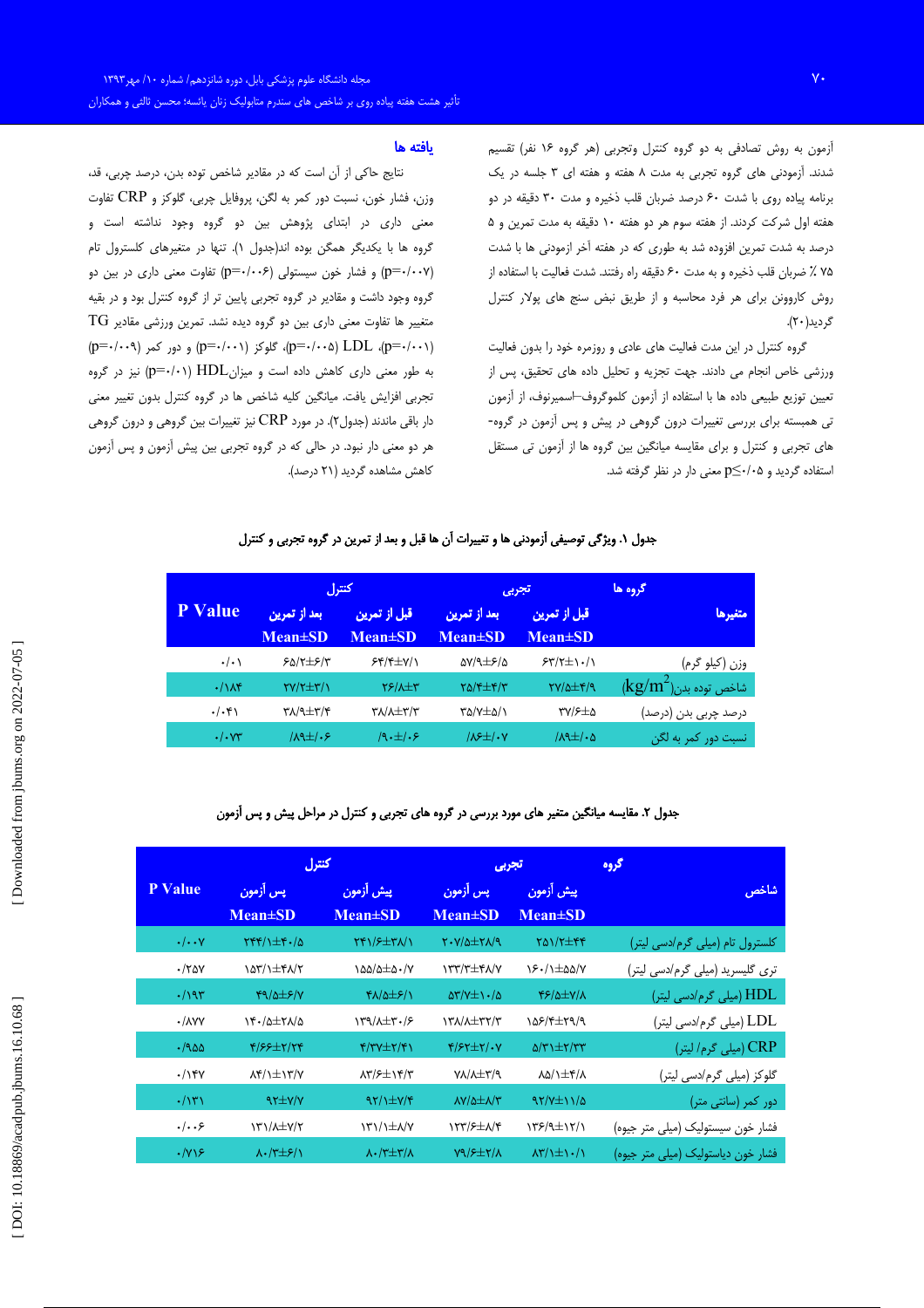#### بحث و نتیجه گیری

نتایج مطالعه حاضر نشان داد که ۸ هفته تمرین پیاده روی می تواند در بهبود برخی اختلال های سندرم متابولیک مفید باشد. در مورد نیم رخ چربی، یافته های پژوهش نشان داد که برنامه تمرین هوازی حتی زمانی که برنامه رژیم غذایی دست نخورده باقی بماند، بهبود می یابد. به طوری که در مورد لیپوپروتئینهای سرم کاهش معنی دار در مقادیر LDL-C ،TG و TC و افزایش HDL-C قبل و بعد از مداخله تمرینی در گروه تجربی مشاهده شد. نتايج تحقيق با يافته هاى Guerra و همكاران، Wilund و همكاران، Whitehurst و همكاران و Kraus و همكاران همخواني داشت (٢۴–٢١). اما با يافته هاى تحقيق Buyukyazi و همكاران (٢٥) همخوانى ندارد. در مطالعه Whitehurst و همکاران با برنامه پیاده روی با شدت ۰۸۰-۷۰ درصد ضربان قلب بیشینه، ۲ روز در هفته و به مدت ۸ هفته، نتایج نشان داد که پیاده روی شدید می تواند به طور معنی داری لیپوپروتئین ها و چربی های خون را در زنان سالخورده بهبود بخشد (۲۳). Sittiwicheanwong و همكاران نيز در تحقيق خود نشان دادند که فعالیت ورزشی منظم باعث کاهش LDL و افزایش نسبت LDL به HDL شود و در نتیجه از بیماری های قلبی در زنان سالم جلوگیری می شود (۲۶). همچنین Wilund و همکاران بیان کردند که تمرین هوازی با افزایش مشخصه های جذب کلسترول می تواند به کاهش LDL و در نتیجه جلوگیری از بیماری قلبی منجر شود (۲۲).

از سوی دیگر Buyukyazi و همکاران پس از هشت هفته تمرین، پنج جلسه در هفته با شدت ۵۵ تا ۶۵ درصد ضربان قلب ذخیره و به مدت ۳۰ دقیقه عنوان کردند که برای اثرگذاری بر مقادیر لیپیدهای سرم خون زنان یائسه شدتی بالاتر از ۶۲ درصد ضربان قلب ذخیره نیاز است (۲۵).

یافته های پژوهشی در مورد نیم رخ چربی ها مبتنی براین واقعیت است که اگر به کالری دریافتی شخص اضافه نشود و همزمان میزان انرژی مصرفی فرد نیز بالا رود منجر به کاهش میزان چربی بدن و چربی های پلاسما می شوند که با نتايج اكثر تحقيقات و يافته هاى بيوشيميايي مطابقت دارد. همچنين عواملي نظير رژیم غذایی، سن اّزمونی ها، میزان فعالیت روزانه و جنسیت نیز احتمالاً بر میزان تأثيرتمرينات ورزشي بر نيم رخ چربي آزمودني ها تأثير دارد.

در مورد CRP نتایج در آزمودنی های گروه تمرین نسبت به پیش آزمون کاهش ۲۱ درصدی را نشان داد اما تغییرات بین گروهی و درون گروهی معنی دارم شاهده نشد. نتايج تحقيق حاضر با نتايج تحقيقات Marcell (٢٧)، (١٢) (٢٨) و Ckita) (٢٨) همخواني دارد.

Kelley و همکاران نشان داده اند که ۸ هفته تمرین هوازی ضمن بهبود عملکرد اندو تلیال، کاهش CRP را باعث نمی شود و دلیل آن را نیز ناکافی بودن هشت هفته تمرين مطرح كرده اند (١٢). Okita و همكاران نيز نشان دادند فعالیت ورزشی شدید همراه با کاهش وزن موجب افزایش سطح CRP می شود،آنان علت این امر را آسیب های بافتی می دانند که منجربه ایجاد التهاب و در نتيجه افزايش CRP ميشود(٢٨). از سوى ديگر نتايج اين تحقيق با نتايج

برخی تحقیقات (٣٢-٢٩) همخوانی ندارد. Stauffer و همكاران نشان داده اند که در زنان یائسه به همان میزان که ورزش و فعالیت بدنی موجب کاهش CRP می شود، هورمون درمانی با افزایش معنی دار CRP همراه بوده است (۳۲). مقالات مروری انجام شده در این زمینه نیز اکثراً اعلام کرده اند که فعالیت بدنی و آمادگی قلبی تنفسی ارتباط معکوس با سطح CRP در افراد مختلف دارد(۳۴و۳۳).

Kasapis انواع تمرينات ورزشى را بر روى سطح سرمى CRP بررسى نمود نتایج حاصل نشان داد که در گروهی که فعالیت ورزشی شدید را انجام میدادند نسبت به کسانی که فعالیت ورزشی سبک تر را انجام می دادند از میانگین سطح سرمی CRP پایین تری برخوردار بودند (۱۱). در این تحقیق نیز میزان CRP کاهش نشان داد که از لحاظ آماری این کاهش معنی دار نبود. در مورد ساز و کارهای مؤثر بر اثر فعالیت ورزشی بر بهبود  $\text{CRP}$  می توان به مسیر سايتوكين ها اشاره كرد.

یک مسیر اصلی در این میان اثر اینترلوکین ۶ و TNFa است که به میزان قابل توجهی از بافت چربی به ویژه چربی احشایی رها می شوند. رهایش آنها از بافت چربی از طریق تحریک سمپاتیکی افزایش می یابد و چون فعالیت بدنی منظم باعث تنظیم کاهشی تحریک سمپاتیکی می شود احتمال دارد باعث کاهش TNF α. يعني تحريک کننده قوي توليد IL-6 و IL-6 محرک قوي براي تولید CRP شود (۳۴). از علل دیگر می توان به تأثیر پذیری غیر مستقیم CRP از بافت چربی اشاره کرد (در حالت پایه غلظت سرمی CRP افراد چاق بالاتر است) و چون چاقی ارتباط زیادی با IL-6 دارد و IL-6 هم محرک اصلی تولید کبدی CRP است.

كاهش چربي بدن طي فعاليت بدني ممكن است منجر به كاهش IL-6 و در نتیجه CRP شود (۳۵) که با توجه به بروز چاقی و به ویژه چاقی شکمی در آزمودنی های سندرم متابولیک، این می تواند از دلایل اصلی بالا بودن CRP در آنان باشد و با کاهش میزان وزن و چربی در اثر فعالیت ورزشی کاهش هر چند غیر معنی دار را در CRP در آزمودنی های تحقیق به وجود آورد.

در مجموع نتیجه گیری می شود که فعالیت ورزشی هوازی به شکل پیاده روی به گونه ای که در تحقیق حاضر اجرا گردید، پیشنهاد می شود برای بهبود مجموعه ای از اختلالات متابولیک به ویژه در نیم رخ چربی زنان سالمند موثر باشد و بنابراین با توجه به اهمیت حیاتی وضعیت التهابی در بیماری های متابولیکی و قلبی عروقی، آنان بتوانند از پیاده روی به عنوان ورزشی سالم، مفید، کم هزینه و قابل اجرا و در دسترس در هر مکانی جهت کاهش اجزاء سندرم متابولیک و عوامل خطرزای قلب و عروق بهره مند گردند.

## تقدير و تشكر

بدین وسیله از زحمات کلیه افرادی که به عنوان آزمودنی در این تحقیق مشارکت داشتند تشکر و قدردانی می شود.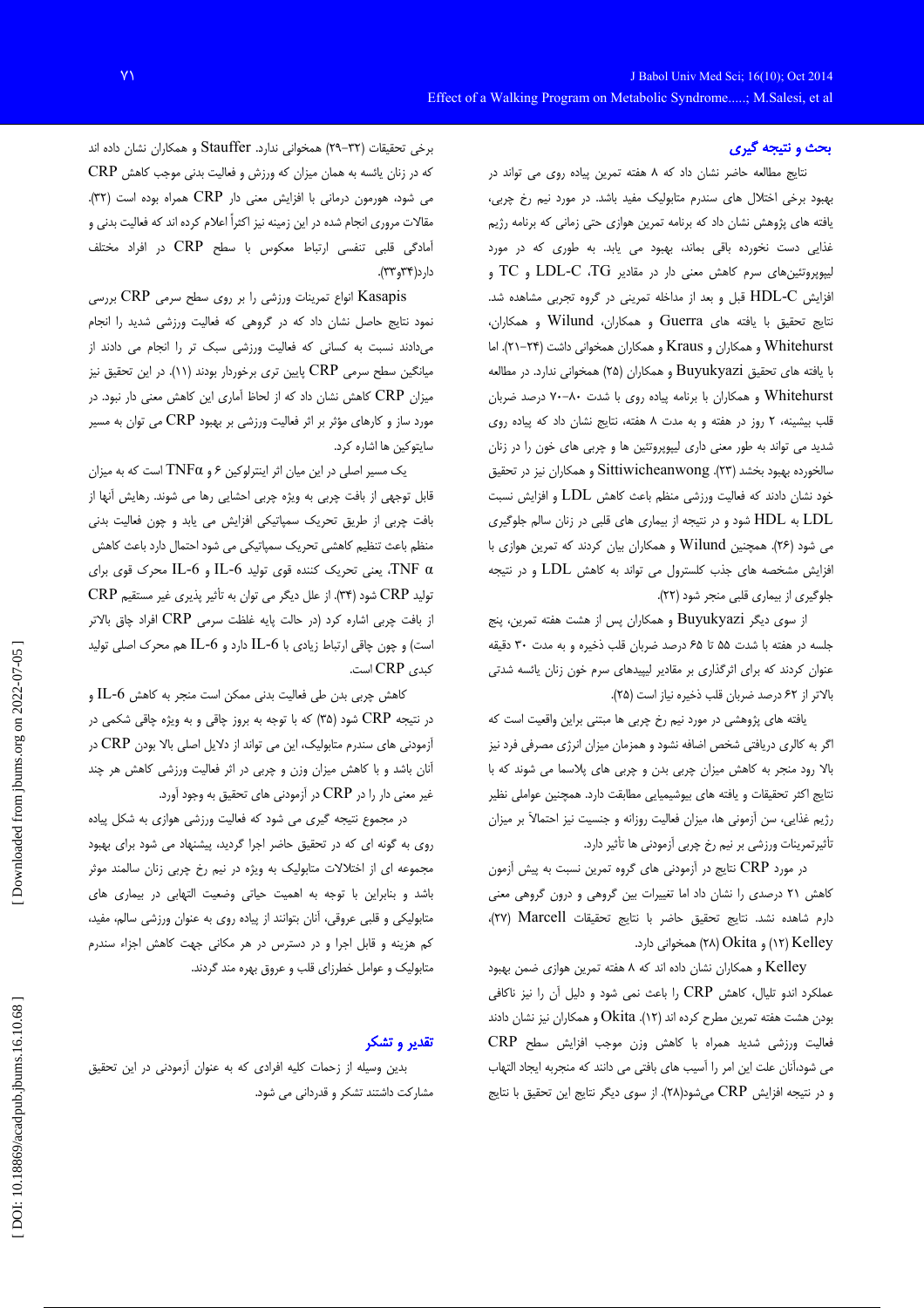# **Effect of a Walking Program on Metabolic Syndrome Indexes** in Non-athlete Menopausal Women during 8 Weeks

M. Salesi (PhD)<sup>\*1</sup>, SZ. Rabiee (MSc)<sup>2</sup>, H. Shikhani-Shahin (PhD)<sup>3</sup>, HR. Sadegipour (MSc)<sup>4</sup>

1. Department of Physical Education, Shiraz University, Shiraz, I.R.Iran.

2. Shiraz University, Shiraz, I.R.Iran.

3. Faculty of Physical Education, Kharazmi University, Tehran, I.R.Iran.

4. Persian Gulf University, I.R.Iran.

### J Babol Univ Med Sci; 16(10); Oct 2014; pp: 68-74

Received: Feb 27<sup>th</sup> 2014, Revised: May 14<sup>th</sup> 2014, Accepted: Jun 25<sup>th</sup> 2014.

#### **ABSTRACT**

**BACKGROUND AND OBJECTIVE:** Metabolic syndrome is the grouping of interrelated metabolic risk factors in individuals. Metabolic syndrome significantly increases the risk of developing type II diabetes and cardiovascular disease. Since physical activity decreases the cardiovascular diseases, this study aimed at investigating the effect of eight-week walking program on metabolic syndrome indexes in non-athlete menopausal women.

**METHODS:** This study was conducted on 32 healthy menopause 50-55-year-old women without any specific disorder. The subjects were randomly divided into experimental and control groups. Waist circumference, Waist-to-Hip ratio (WHR), CRP, TG, HDL-C, LDL-C, TC, glucose and blood pressure were measured before exercise. Control group did their habitual activities without doing any exercise. The experimental group started to do exercise consisted of 30 minutes walking with %60- %75 of maximum heart rate, 3 sessions a week for 8 weeks. Two groups were evaluated using the same pretest parameters after 8 weeks and the data were compared.

**FINDINGS:** So, there were significant decreases of serum TG (133.3±48.7 mlg/dl), TC (207.5±28.9), LDL-c  $(138.8\pm 32.3)$ , glucose  $(78.8\pm 3.9)$ , waist circumference  $(87.5\pm 8.3$  cm) and the increase of HDL-c  $(53.7\pm 10.5)$  in experimental group, while there were no significant differences in control group. TC (experimental group  $207.5\pm 28.9$ ) control group 244.1 $\pm$ 40.5) and systolic blood pressure (experimental group 123.6 $\pm$ 8.4; control group 131.8 $\pm$ 7.2) in post-test were significantly improved in experimental group as compared with control group.

**CONCLUSION:** The results revealed that a regular physical activity program like walking could improve the metabolic syndrome indexes in menopausal women. It seems that this type of exercise can be an efficient, safe and in expensive way to reduce and prevent the metabolic syndrome.

**KEY WORDS:** Metabolic syndrome, Walking, Menopausal women.

#### Please cite this article as follows:

Salesi M, Rabiee SZ, Shikhani-Shahin H, Sadegipour HR. Effect of a Walking Program on Metabolic Syndrome Indexes in Non-athlete Menopausal Women during 8 Weeks. J Babol Univ Med Sci 2014;16(10):68-74.

Address: Department of Physical Education, Shiraz University, Eram Avenue, Shiraz, Iran.

Tel: +98 711 6134699

E-mail:  $mhsnls@gmail.com$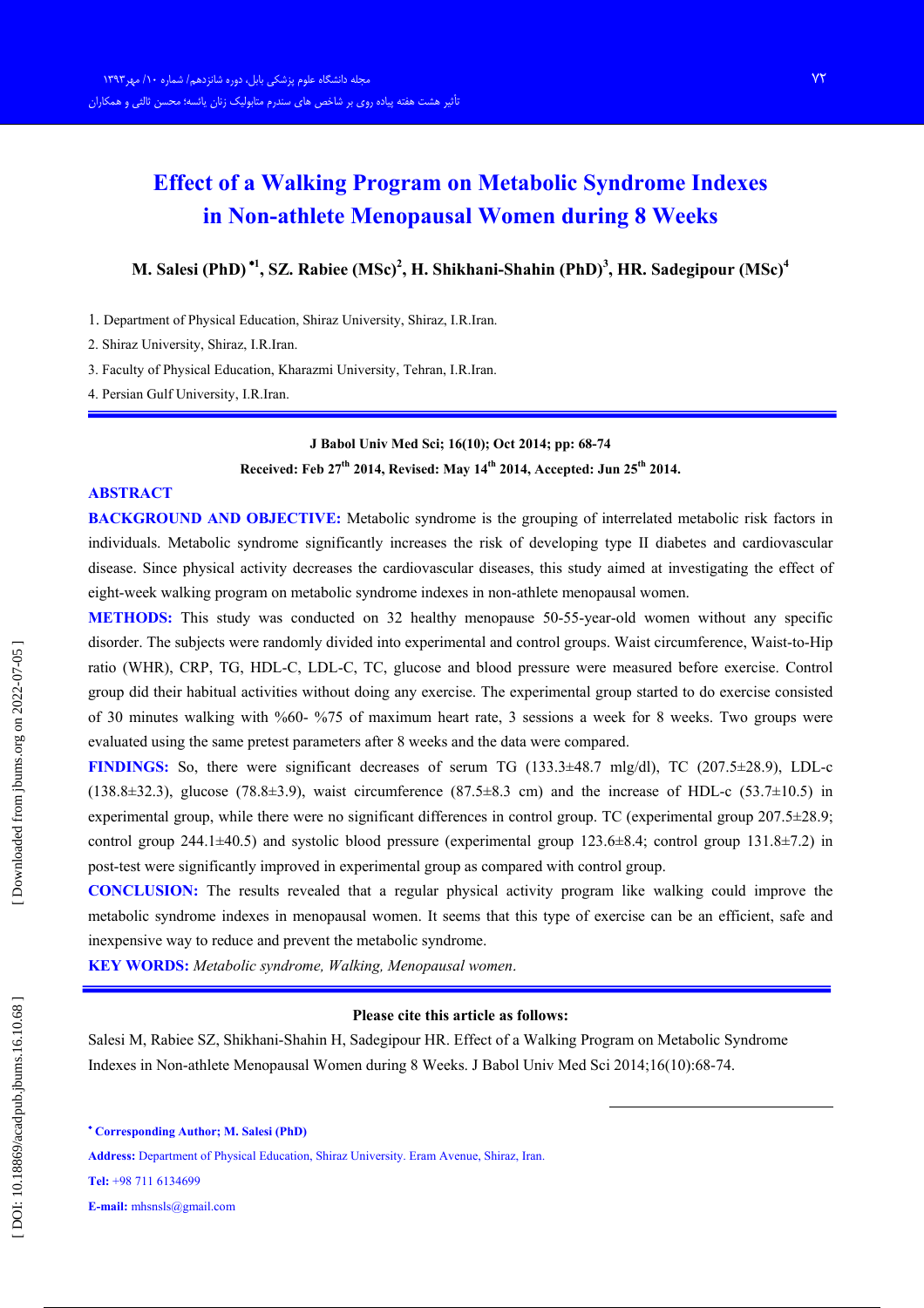## **References**

1. Expert Panel on Detection. Executive summary of the third report of the National Cholesterol Education Program (NCEP) expert panel on Detection, Evaluation, and Treatment of high blood cholesterol in adults (Adult Treatment Panel III). JAMA 2001; 285(19):2486-97

2.Park YW, Zhu S, Palaniappan L, Heshka S, Carnethon MR, Heymsfield SB. The metabolic syndrome: prevalence and associated risk factor findings in the US population from the Third National Health and Nutrition Examination Survey, 1988-1994. Arch Intern Med 2003; 163(4):427-36.

3. Azizi F, Salehi P, Etemadi A, Zahedi-Asl S. Prevalence of metabolic syndrome in an urban population: Tehran Lipid and Glucose Study. Diabetes Res Clin Pract 2003; 61(1):29-37.

4. Garaulet M, Madrid JA. Chronobiology, genetics and metabolic syndrome. Curr Opin Lipido 2009; 20(2):127-34.

5. Ford ES. Risks for all-cause mortality, cardiovascular disease, and diabetes associated with the metabolic syndrome: a summary of the evidence. Diabetes care 2005; 28(7):1769-78.

6. Wilson PW, D'Agostino RB, Parise H, Sullivan L, Meigs JB. Metabolic syndrome as a precursor of cardiovascular disease and type 2 diabetes mellitus. Circulation  $2005$ ;  $112(20)$ :  $3066-72$ .

7. Bassuk SS, Rifai N, Ridker PM. High-sensitivity C-reactive protein: clinical importance. Curr Probl Cardiol 2004; 29(8):439-93.

8. Ridker PM, Buring JE, Cook NR, Rifai N. C-reactive protein, the metabolic syndrome, and risk of incident cardiovascular events an 8-year follow-up of 14 719 initially healthy American women. Circulation 2003; 107(3):391- $7.$ 

9. Kritchevsky SB, Cesari M, Pahor M. Inflammatory markers and cardiovascular health in older adults. Cardiovasc Res 2005: 66(2):265-75.

10. Festa A, D'Agostino RJr, Howard G, Mykkänen L, Tracy RP, Haffner SM. Chronic subclinical inflammation as part of the insulin resistance syndrome: the Insulin Resistance Atherosclerosis Study (IRAS). Circulation 2000: 102(1):42-7.

11. Kasapis C, Thompson PD. The Effects of Physical Activity on Serum C-Reactive Protein and Inflammatory MarkersA Systematic Review. J Am Coll Cardiol 2005; 45(10):1563-9.

12. Kelley GA, Kelley KS. Effects of aerobic exercise on C-reactive protein, body composition, and maximum oxygen consumption in adults: a meta-analysis of randomized controlled trials. Metabolism 2006; 55(11):1500-7.

13. Wilmore JH, Green JS, Stanforth PR, Gagnon J, Rankinen T, Leon AS, et al. Relationship of changes in maximal and submaximal aerobic fitness to changes in cardiovascular disease and non-insulin-dependent diabetes mellitus risk factors with endurance training: The HERITAGE Family Study. Metabolism 2001; 50(11):1255-63.

14. Kingwell BA, Tran B, Cameron JD, Jennings GL, Dart AM, Enhanced vasodilation to acetylcholine in athletes is associated with lower plasma cholesterol. Am J Physiol 1996; 270(6 Pt2): H2008-13.

15. Green DJ, Walsh JH, Maiorana A, Best MJ, Taylor RR, O'Driscoll JG. Exercise-induced improvement in endothelial dysfunction is not mediated by changes in CV risk factors: pooled analysis of diverse patient populations. Am J Physiol Heart Circ Physiol 2003; 285(6):H2679-87.

16. Lakka HM, Laaksonen DE, Lakka TA, Niskanen LK, Kumpusalo E, Tuomilehto J, et al. The metabolic syndrome and total and cardiovascular disease mortality in middle-aged men. JAMA 2002: 288(21):2709-16.

17. Ciolac EG, Bocchi EA, Bortolotto LA, Carvalho VO, Greve JM, Guimarães GV. Effects of high-intensity aerobic interval training vs. moderate exercise on hemodynamic, metabolic and neuro-humoral abnormalities of young normotensive women at high familial risk for hypertension. Hypertens Res 2010; 33(8): 836-43.